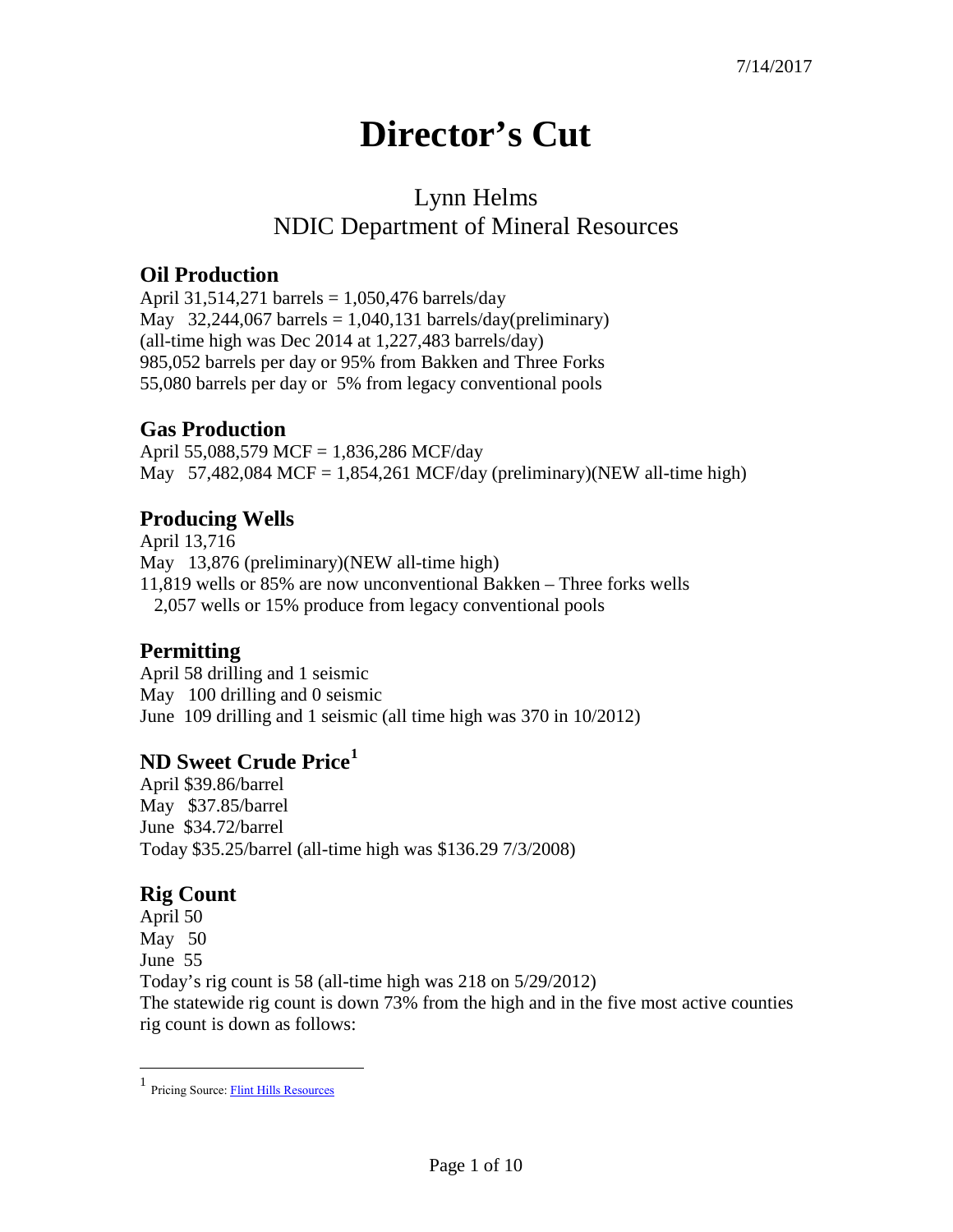Divide -100% (high was 3/2013) Dunn -79% (high was 6/2012) McKenzie -73% (high was 1/2014) Mountrail -63% (high was 6/2011) Williams -75% (high was 10/2014)

#### **Comments:**

The drilling rig count was unchanged from April to May, then increased five from May to June, and is currently up three from June to today. Operators have shifted from running the minimum number of rigs to incremental increases and decreases throughout 2017, as WTI oil price moves between \$40 and \$50/barrel. If WTI drops below \$45/barrel for more than 30 days rig count is expected to drop.

The number of well completions increased slightly from 53(final) in April to 58 (preliminary) in May.

Oil price weakness is now anticipated to last through calendar year 2017. OPEC met the last week of June and decide to extend production cuts for nine months. The markets are watching to see if US shale production offsets OPEC cuts keeping crude oil inventories high.

There was one significant precipitation event, sixteen days with wind speeds in excess of 35 mph (too high for completion work), and no days with temperatures below -10F.

Over 99% of drilling now targets the Bakken and Three Forks formations.

Estimated wells waiting on completion<sup>[2](#page-1-0)</sup> is 830, unchanged from the end of April to the end of May.

Estimated inactive well count<sup>[3](#page-1-1)</sup> is 1,511, up 45 from the end of April to the end of May.

Crude oil take away capacity including rail deliveries to coastal refineries is more than adequate.

 $\overline{a}$ 

<span id="page-1-0"></span> $2$  The number of wells waiting on completions is an estimate on the part of the director based on idle well count and a typical five year average. Neither the State of North Dakota, nor any agency officer, or employee of the State of North Dakota warrants the accuracy or reliability of this product and shall not be held responsible for any losses caused by this product. Portions of the information may be incorrect or out of date. Any person or entity that relies on any information obtained from this product does so at his or her own risk.

<span id="page-1-1"></span><sup>3</sup> Includes all well types on IA and AB statuses.

IA= Inactive shut in  $\geq$ 3 months and  $\leq$ 12 months

AB= Abandoned (Shut in >12 months)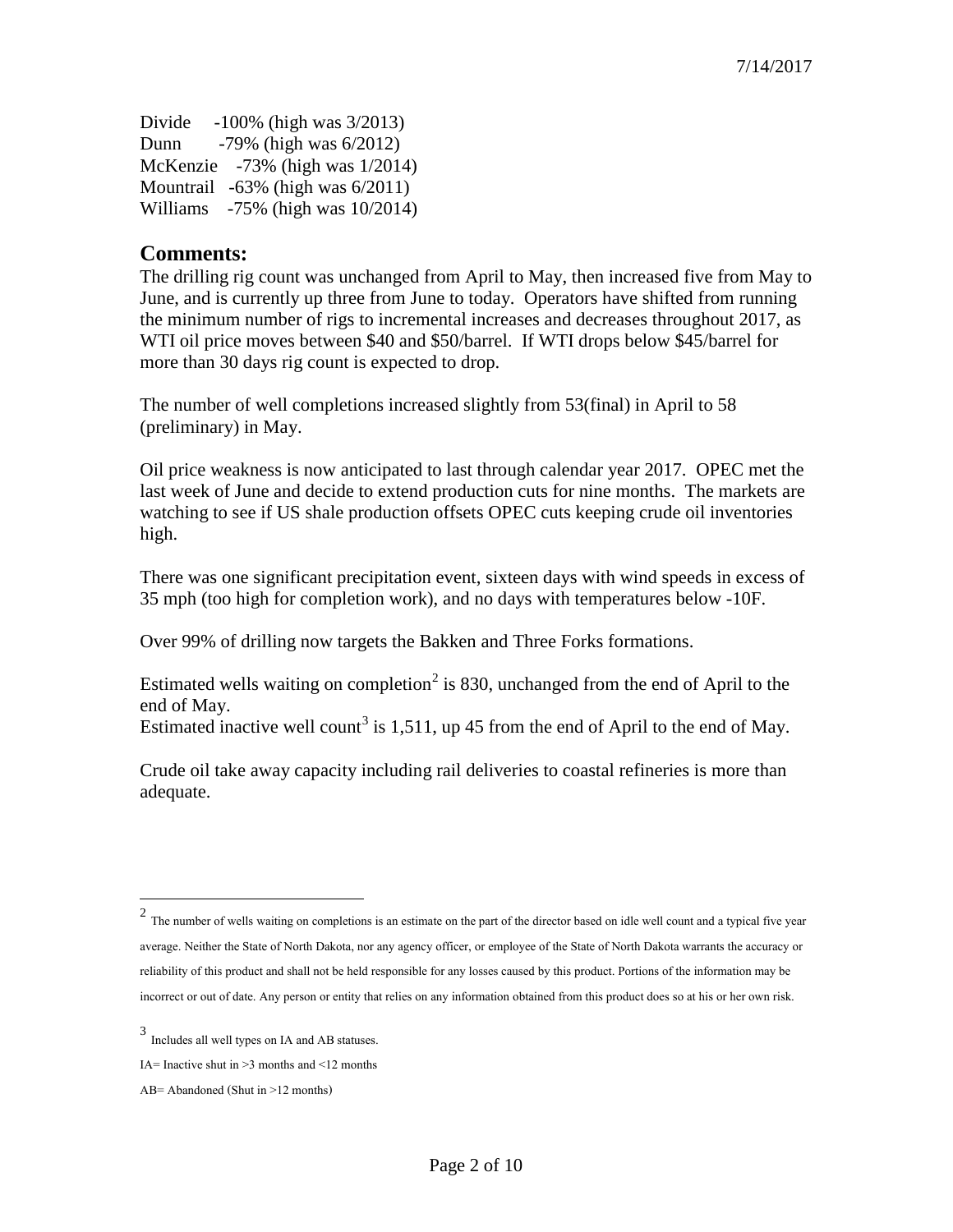Low oil price associated with very high crude oil inventories continued to limit drilling rig count. Utilization rate for rigs capable of 20,000+ feet is 30-35% and for shallow well rigs (7,000 feet or less) 20-25%.

Drilling permit activity nearly doubled from April to May then increased another 9% from May to June. Operators continue to maintain a permit inventory that will accommodate increased drilling price points within the next 12 months.

Rigs actively drilling on federal surface in the Dakota Prairie Grasslands increased one to one.

Activity on the Fort Berthold Reservation is as follows: 13 drilling rigs (4 on fee lands and 9 on trust lands) 212,548 barrels of oil per day (129,031 from trust lands & 85,518 from fee lands) 1,665 active wells  $(1,152 \text{ on trust lands } \& 513 \text{ on fee lands})$ 95 wells waiting on completion 509 approved drilling permits (406 on trust lands & 103 on fee lands) 1,575 potential future wells (1,116 on trust lands & 459 on fee lands)

Seismic activity is unchanged. There are 3 surveys active, 0 recording, 0 NDIC reclamation projects, 0 remediating, 2 suspended, and 1 permitted.

North Dakota leasing activity is limited to renewals and top leases in the Bakken - Three Forks area.

US natural gas storage is now 6.2% above the five-year average indicating little price improvement in the future. North Dakota shallow gas exploration could be economic at future gas prices, but is not at the current price. The operator of the exploration well (file 27235) in Emmons County has cancelled all other permits in the area and is in the process of transferring the well to a working interest owner who plans a production test. The well appears to contain 2 pay sections totaling about 80 feet thick with very good gas shows.

The price of natural gas delivered to Northern Border at Watford City is unchanged at \$2.48/MCF. This results in a current oil to gas price ratio of 14 to 1. The percentage of gas flared decreased very slightly to 10.1%. The Tioga gas plant input was up 4% to 83% of capacity. The expansion of gas gathering from south of Lake Sakakawea is now starting up and the crude oil and natural gas liquids transfer lines have been approved pending geotechnical work this summer. The May Bakken capture percentage was 90% with the daily volume of gas flared from April to May up 11.4 MMCFD. The historical high flared percent was 36% in 09/2011.

Gas capture statistics are as follows: Statewide 90% Statewide Bakken 90% Non-FBIR Bakken 91%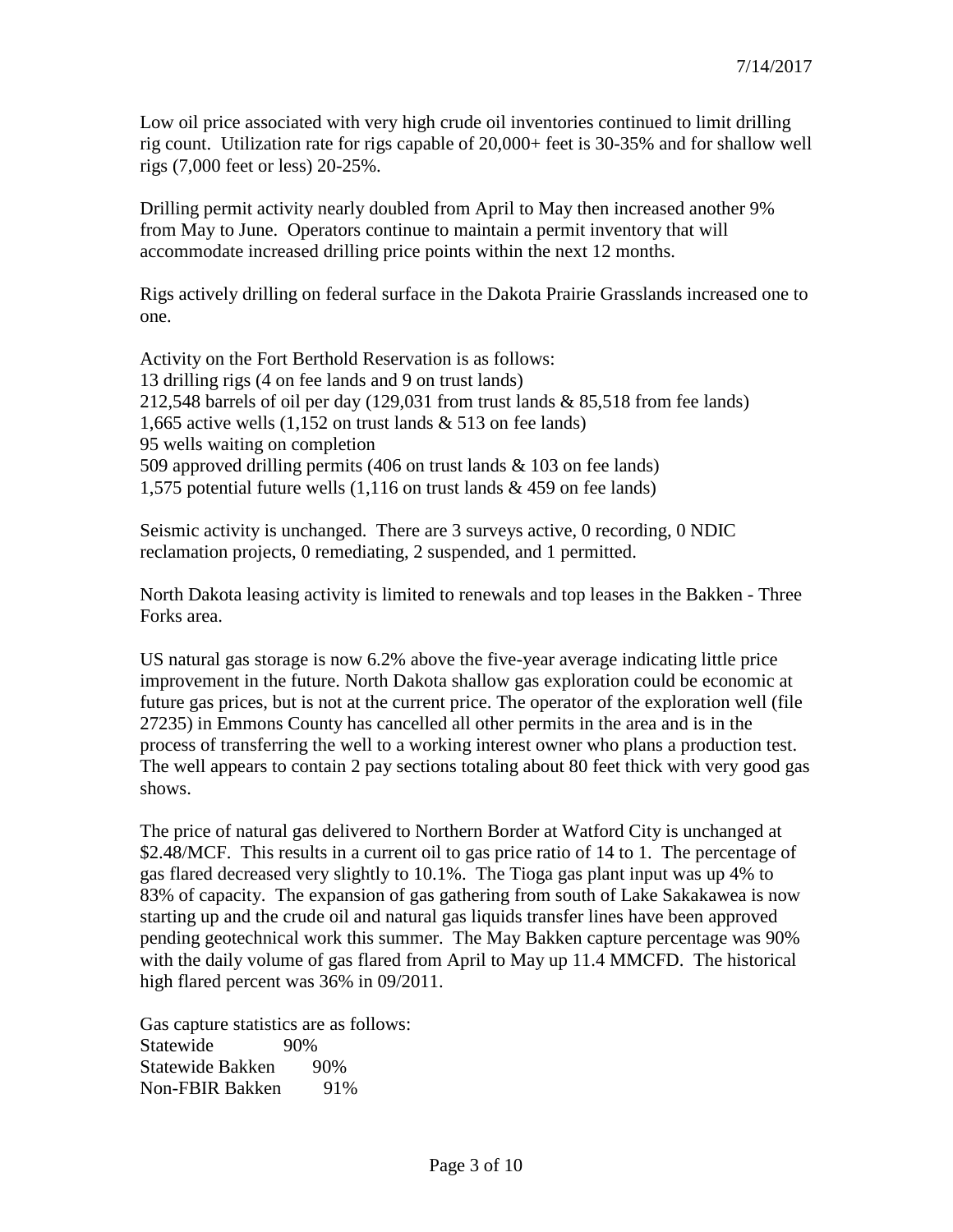FBIR Bakken 84% Trust FBIR Bakken 82% Fee FBIR 89%

77% January 1, 2015 through March 31, 2016 80% April 1, 2016 through October 31, 2016 85% November 1, 2016 through October 31, 2018 88% November 1, 2018 through October 31, 2020 91% beginning November 1, 2020

The North Dakota Legislature passed HB1432 which sets up a council to address Clean Water Act, Safe Drinking Water Act, Clean Air Act, and Endangered Species Act issues: **BIA** has published a new final rule to update the process for obtaining rights of way on Indian land. The rule was published 11/19/15 and became effective 12/21/15. The final rule can be found at [https://www.federalregister.gov/articles/2015/11/19/2015-](https://www.federalregister.gov/articles/2015/11/19/2015-28548/rights-of-way-on-indian-land) [28548/rights-of-way-on-indian-land.](https://www.federalregister.gov/articles/2015/11/19/2015-28548/rights-of-way-on-indian-land) On 3/11/16, the Western Energy Alliance filed a complaint and motion for a temporary restraining order and/or a preliminary injunction. On 4/19/16, the US District court for the District of North Dakota issued an order denying the motion for a preliminary injunction. Secretary Zinke has expressed interest in revising right of way rules to simplify and speed up the process.

**BLM** has published a new final rule 43 CFR Parts 3100, 3160 and 3170 to update and replace its regulations on venting and flaring of natural gas effective 1/17/16. The final rule can be viewed online at [https://www.blm.gov/programs/energy-and-minerals/oil](https://www.blm.gov/programs/energy-and-minerals/oil-and-gas/operations-and-production/methane-and-waste-prevention-rule)[and-gas/operations-and-production/methane-and-waste-prevention-rule.](https://www.blm.gov/programs/energy-and-minerals/oil-and-gas/operations-and-production/methane-and-waste-prevention-rule) North Dakota, Wyoming, Montana, Western Energy Alliance, and IPAA filed for a preliminary injunction to prevent the rule going into effect until the case is settled. A hearing in Casper, Wyoming was held 1/6/17. On 1/16/17 the court denied all of the petitioners' motions for preliminary injunctions. The deadline to submit a briefing proposal on the merits of the case to the Court has been postponed to 4/24/17 at the request of Wyoming. On 2/3/17 the US House of Representatives voted 221-191 to approve a Congressional Review Act resolution against the rule. On 3/28/17 President Trump issued an executive order which in part directs "The Secretary of the Interior shall review the following final rules, and any rules and guidance issued pursuant to them, for consistency with the policy set forth in section 1 of this order and, if appropriate, shall, as soon as practicable, suspend, revise, or rescind the guidance, or publish for notice and comment proposed rules suspending, revising, or rescinding those rules:". This rule is included in the list as item (iv). North Dakota plans to continue active participation in the litigation of this rule until the BLM takes final action eliminating the rule. The US District Court in WY granted in part industry trade group petitioners' request to delay merits briefing. The Senate voted 51 to 49 against the CRA allowing the rule to remain in effect. The court has adopted a new briefing schedule. Although the court went with the slightly less expedited briefing schedule proposed by the Department of Justice, Judge Skavdahl went out of his way to state that this "briefing schedule provides the Court with the ability to enter a decision in a timely manner and before the January 2018 compliance deadlines,"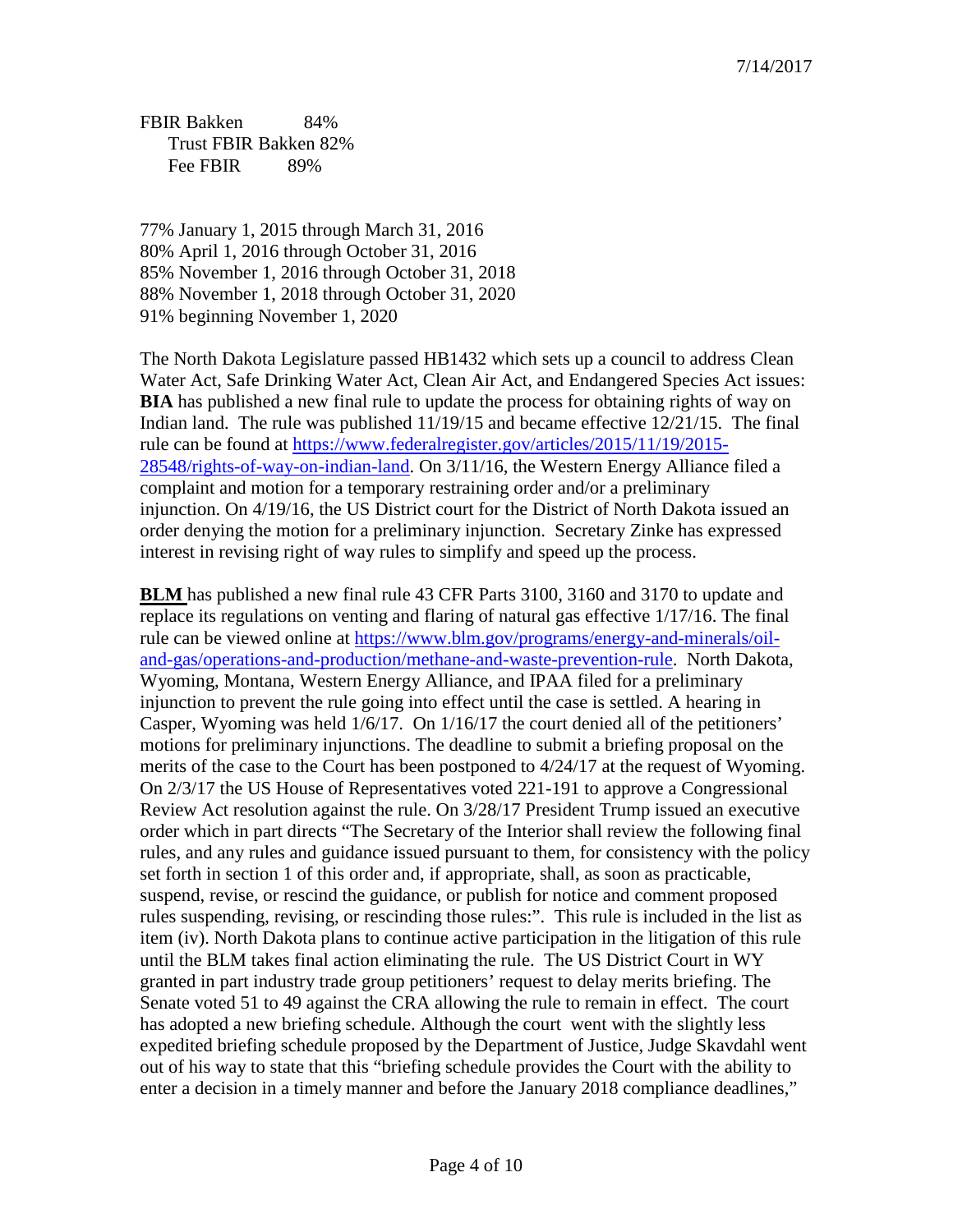recognizing ND's stated concern that we receive a decision before the major compliance deadlines/conflicts with ND. Opening briefs were filed 7/3/17. Response briefs are due August 11, 2017. Reply briefs are due August 25, 2017. On 6/27/17 U.S. D. Ct. Judge Skavdahl granted BLM's motion to extend the merits briefing schedule by 90 days, based on BLM's APA 705 stay and BLM's representations regarding its plans to reconsider the VF Rule. On 7/5/17 California and New Mexico sued BLM in federal court in the U.S. District Court for the Northern District of California, seeking a declaratory judgement that BLM's APA 705 stay was illegal and vacating the stay. The relief they request would vacate the stay of the January 2018 compliance et al deadlines, bringing them all back into force. BLM officials have encouraged North Dakota to intervene. On 7/12/17 a group of NGOs including the Fort Berthold Protectors of Water and Earth Rights filed a separate suit against the BLM in federal court in the U.S. District Court for the Northern District of California, seeking a declaratory judgement that BLM's APA 705 stay was illegal and vacating the stay.

**BLM** revised final regulations for hydraulic fracturing on federal and Indian lands were published in the CFR on 3/26/15 and they were scheduled to go into effect 6/24/15. North Dakota, Colorado, Utah, Wyoming, Western Energy Alliance, and IPAA filed for a preliminary injunction to prevent the rules going into effect until the case is settled. Following a lengthy hearing in Casper, Wyoming on 6/23/15, the court issued a stay on the rules. On 9/30/15 the court granted a preliminary injunction, preventing the rules from being enforced until litigation on the rule is final. The  $10<sup>th</sup>$  Circuit Court of Appeals issued an order 3/10/16 denying the industry alternative motion for a stay. On 6/21/16 the court found the rule to be unlawful and ordered it set aside. The plaintiffs filed a motion with the US Court of Appeals for the Tenth Circuit to dismiss the appeal of the preliminary injunction. The Department of Justice on behalf of the BLM and the intervening environmental groups have appealed the decision on the rule and oppose the motion to dismiss the appeal of the preliminary injunction. The North Dakota Response Brief to the US Court of Appeals for the Tenth Circuit was filed 9/15/16. NDIC comments on the rule can be found at [http://www.nd.gov/ndic/ic-press/BLM-comments-](http://www.nd.gov/ndic/ic-press/BLM-comments-120625.pdf)[120625.pdf.](http://www.nd.gov/ndic/ic-press/BLM-comments-120625.pdf) On 3/28/17 President Trump issued an executive order which in part directs "The Secretary of the Interior shall review the following final rules, and any rules and guidance issued pursuant to them, for consistency with the policy set forth in section 1 of this order and, if appropriate, shall, as soon as practicable, suspend, revise, or rescind the guidance, or publish for notice and comment proposed rules suspending, revising, or rescinding those rules". This rule is included in the list as item (i). On 5/4/2017 BLM filed a request asking the court to hold the appeal in abeyance as it will "soon" initiate a rulemaking process to revise or rescind the 2015 Rule, that it had the authority to issue the Rule, but conceding that the Rule does not reflect BLM's current priorities or policies, as reflected in certain recent Presidential Executive Orders. After the BLM submitted its filings the 10th Circuit Court Appeals immediately directed the petitioners (including North Dakota) and the intervenors to file briefs by 6/5/17 to respond to BLM's position. Two amicus groups that submitted merits briefs (the law school professors and former DOI officials) filed supplemental amicus briefs on the questions posed by the Court following the change of Administrations. The Court's Supplemental Order authorized the filing of these additional amicus briefs. Both briefs seek to capitalize on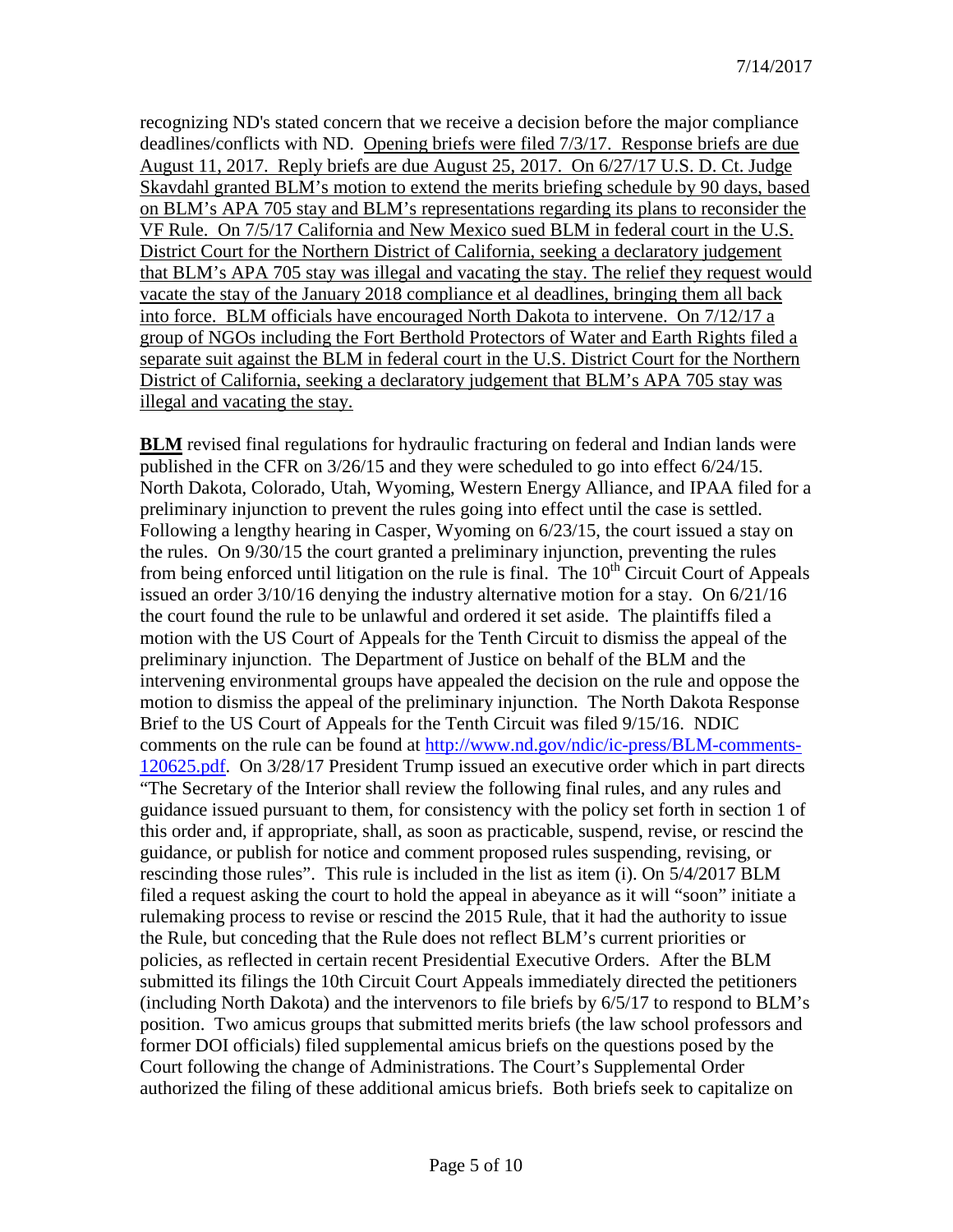the BLM's continued insistence that it had the authority to issue the Rule (but concede that the 2015 HF Rule does not reflect BLM's current priorities or policies as reflected in certain recent Presidential Executive Orders). The two amicus groups solicit the Court to rule on the merits of the BLM and NGO appeals and to overturn the District Court decision, actually asking the Court to issue an advisory opinion on the BLM's authority. In addition to addressing the NGO arguments, North Dakota will respond to these two briefs in the context that all three parties are asking the Court to do what it is prohibited from doing by Article III of the U.S. Constitution. North Dakota filed a response brief 6/20/17 in support of the BLM action to put the rule in abeyance and take final action vacating the rule. Oral arguments before the  $10^{th}$  Circuit are scheduled for  $7/27/17$ .

**BLM** has published the North Dakota Greater Sage-Grouse Proposed Resource Management Plan Amendment and Final EIS. NDIC is evaluating whether the state needs to intervene in the lawsuit filed by Western Energy Alliance challenging the final plan. Information on the plan and EIS can be found at the following web addresses: [https://www.blm.gov/epl-front-](https://www.blm.gov/epl-front-office/eplanning/planAndProjectSite.do?methodName=dispatchToPatternPage¤tPageId=48797)

[office/eplanning/planAndProjectSite.do?methodName=dispatchToPatternPage&currentP](https://www.blm.gov/epl-front-office/eplanning/planAndProjectSite.do?methodName=dispatchToPatternPage¤tPageId=48797) [ageId=48797](https://www.blm.gov/epl-front-office/eplanning/planAndProjectSite.do?methodName=dispatchToPatternPage¤tPageId=48797)

**EPA** On 8/26/15 a coalition of environmental organizations filed a 60 day legal notice with the U.S. Environmental Protection Agency demanding more regulation of drilling and fracking waste. The groups are the Environmental Integrity Project, Natural Resources Defense Council, Earthworks, Responsible Drilling Alliance, San Juan Citizens Alliance, West Virginia Surface Owners Rights Organization, and the Center for Health, Environment and Justice. On 5/4/16 the same environmental groups filed suit against the EPA in the federal district court for the District of Columbia. The Plaintiffs Allege that EPA "has failed to meet its nondiscretionary duty" under the federal Resource Conservation and Recovery Act (RCRA ) to review and revise the RCRA Subtitle D solid waste regulations for O&G wastes every three years and that EPA last completed such a review in 1988 and that EPA has failed to review or revise the guidelines for state solid waste plans since 1981.

Plaintiffs want to force EPA to do two things-

1. Issue more stringent regulations for managing and disposing of O&G wastes, including on issues such as open-air pits and impoundments used for storing O&G wastewater, underground injection wells, and the transportation of O&G wastes by truck or pipeline.

2. Make the state solid waste plan guidelines more stringent and comprehensive. The document filed in the suit can be found at [http://environmentalintegrity.org/wp](http://environmentalintegrity.org/wp-content/uploads/2016-05-04-RCRA-OG-Wastes-Deadline-Suit-Complaint-FILED.pdf)[content/uploads/2016-05-04-RCRA-OG-Wastes-Deadline-Suit-Complaint-FILED.pdf](http://environmentalintegrity.org/wp-content/uploads/2016-05-04-RCRA-OG-Wastes-Deadline-Suit-Complaint-FILED.pdf) On 6/30/16 North Dakota filed motions to intervene in order to prevent a sue and settle situation that would adversely impact state regulatory jurisdiction and to dismiss the case. Motions to Intervene were also filed by the Texas Railroad Commission, American Petroleum Institute, Independent Petroleum Association of America, and the association of Texas oil and gas producer/royalty owners (TIPRO). The plaintiffs and EPA each filed motions to oppose the motions to intervene. North Dakota filed a reply in support of its motion on 9/23/16. Late Friday afternoon 11/18/16 the U.S. District Court in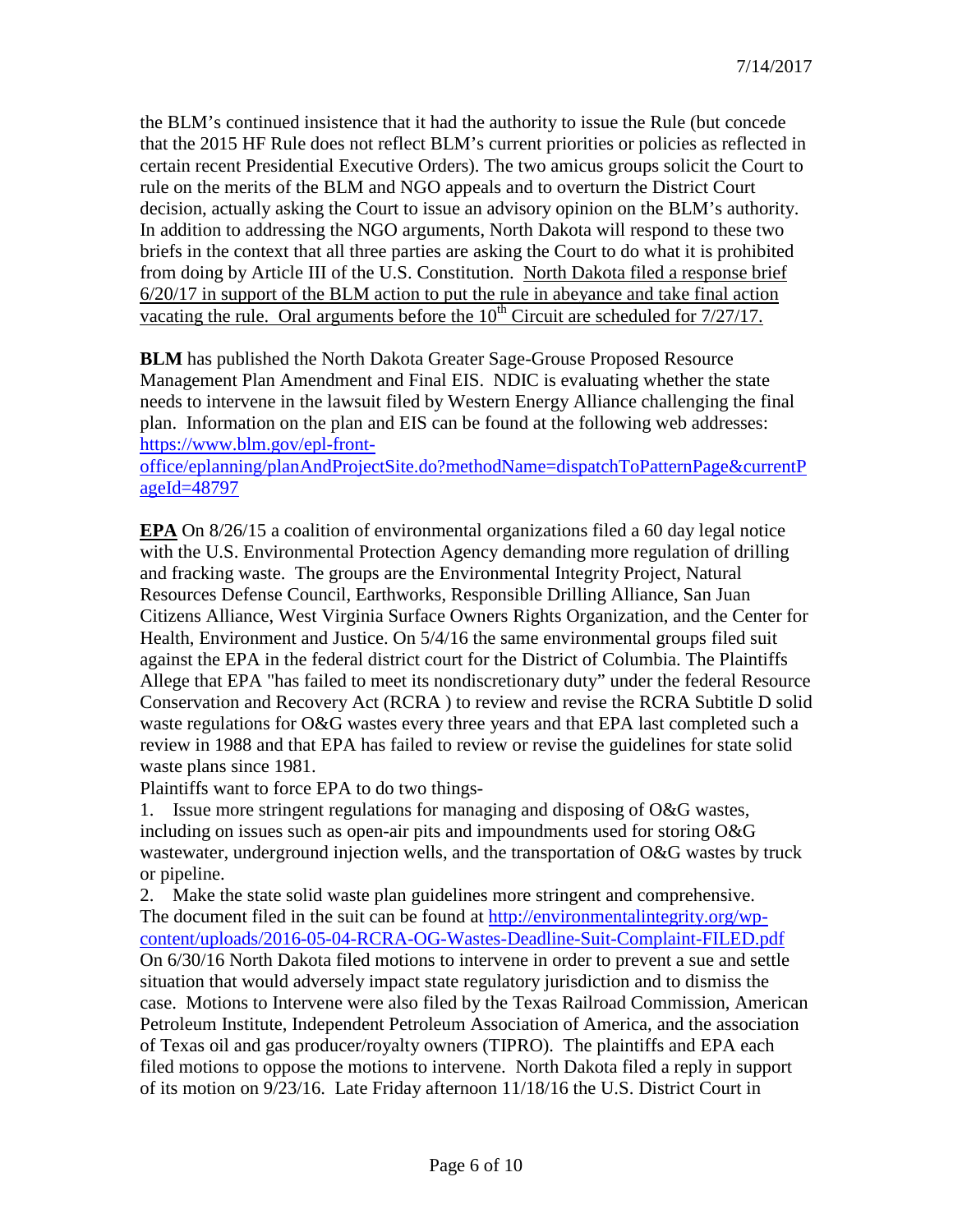Washington DC denied North Dakota and the two industry association's Motions to Intervene. The Court accepted the NGOs' statements in their briefs that all they asked for in their Complaint was a deadline for EPA to conduct a rulemaking, and concluded that none of the intervenors had demonstrated a sufficient "injury" to support standing in that context. On 12/23/16, EPA and the NGOs submitted a proposed consent decree to the Court that would settle the RCRA Subtitle D litigation. Unlike under the Clean Air Act, there is no statutory RCRA requirement that the proposed decree be published in the Federal Register or put out for public comment. NDIC has significant concerns about the proposed decree and submitted a letter to the court expressing those concerns. Since the court denied ND's motion to intervene, ND is not a party. The consent decree was approved Dec. 28 by U.S. District Judge John D. Bates. The EPA has agreed to review the regulations and by May 2019 either propose new rules or determine that new rules aren't necessary. This is an attempt by EPA and the NGOs to impose court-ordered obligations that would be difficult for the new administration to evade and looks like an attempt to ram through a sue and settle deal before the new administration takes office. On 1/13/17 North Dakota filed an appeal of the decision(s), consent decree, and federal reimbursement of plaintiffs legal costs. As part of the appeal process, on 03/24/17 North Dakota filed a statement of issues and the other administrative filings: (1) Whether the District Court erred in denying North Dakota's motion to intervene in order to represent its sovereign interests in a case in which the Plaintiffs-Appellees seek to compel the U.S. Environmental Protection Agency ("U.S. EPA") to review and revise solid waste management regulations under Subtitle D of the Resource Conservation and Recovery Act. (2) Whether the District Court erred in concluding that North Dakota did not have Article III standing in this case. (3) Whether the District Court erred in concluding that North Dakota should be held to a different, and more stringent, standard for Article III standing than the Plaintiffs-Appellees. (4) Whether the District Court erred in entering a Consent Decree that violates Subtitle D of RCRA because it omits statutory nondiscretionary duties with which U.S. EPA must comply, and would impose new nondiscretionary duties on U.S. EPA that are not contained in the statute. North Dakota filed its opening appeal brief in the UNITED STATES COURT OF APPEALS FOR THE DISTRICT OF COLUMBIA CIRCUIT on 5/23/17. The EPA and the NGOs filed briefs 6/21/17 and North Dakota filed a reply brief 7/5/17. A date for oral arguments should be set soon.

**EPA** On 6/3/16 the final rule proposing a suite of changes to Clean Air Act permitting requirements for new and modified emissions sources in the oil and natural gas industry was published in the Federal Register. On 6/29/16 the NDIC decided to file a Petition for Review with the US Appeals Court for the District of Columbia to defend the state's sovereign jurisdiction over oil and gas regulation. Thirteen other states have joined this effort. North Dakota declined the standard offer to explore settlement through the court's mediation program.

The proposed actions and NDIC comments are as follows:

o Proposed New Source Performance Standards – Docket ID number EPA-HQ-OAR-2010-0505. NDIC comments can be found at [http://www.nd.gov/ndic/ic-press/EPA-HQ-](http://www.nd.gov/ndic/ic-press/EPA-HQ-OAR-2010-0505.pdf)[OAR-2010-0505.pdf](http://www.nd.gov/ndic/ic-press/EPA-HQ-OAR-2010-0505.pdf)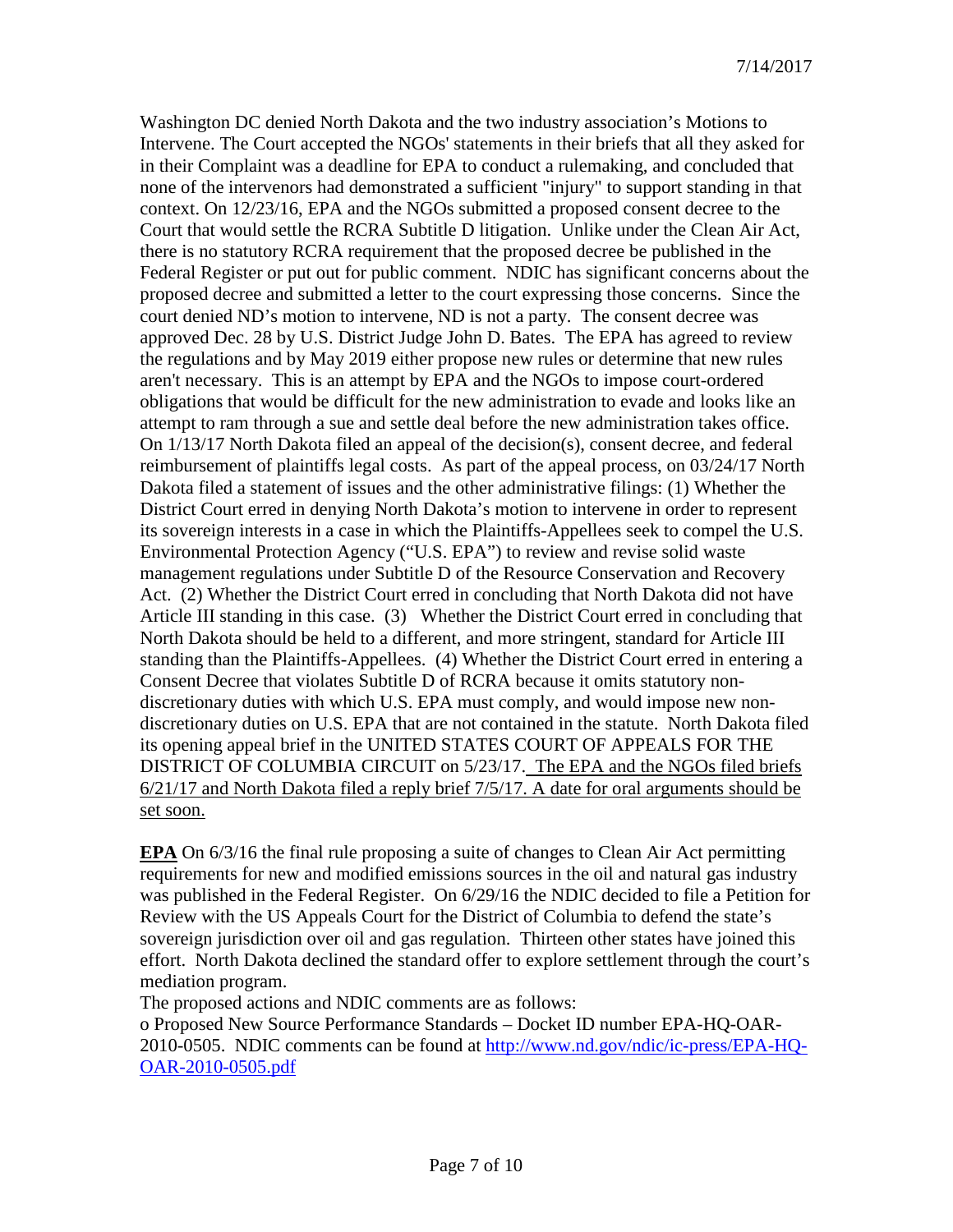o Draft Control Techniques Guidelines – Docket ID number: EPA-HQ-OAR-2015-0216. NDIC comments can be found at [http://www.nd.gov/ndic/ic-press/EPA-HQ-OAR-2015-](http://www.nd.gov/ndic/ic-press/EPA-HQ-OAR-2015-0216.pdf) [0216.pdf](http://www.nd.gov/ndic/ic-press/EPA-HQ-OAR-2015-0216.pdf)

o Proposed Source Determination Rule – Docket ID number: EPA-HQ-OAR-2013-0685. NDIC comments can be found at [http://www.nd.gov/ndic/ic-press/EPA-HQ-OAR-2013-](http://www.nd.gov/ndic/ic-press/EPA-HQ-OAR-2013-0685.pdf) [0685.pdf](http://www.nd.gov/ndic/ic-press/EPA-HQ-OAR-2013-0685.pdf)

o Proposed Federal Implementation Plan for Implementing Minor New Source Review Permitting in Indian Country – Docket ID number: EPA-HQ-OAR-2014-0606. NDIC comments can be found at [http://www.nd.gov/ndic/ic-press/EPA-HQ-OAR-2014-](http://www.nd.gov/ndic/ic-press/EPA-HQ-OAR-2014-0606.pdf) [0606.pdf.](http://www.nd.gov/ndic/ic-press/EPA-HQ-OAR-2014-0606.pdf)

North Dakota et al. and EPA have filed motions to govern further proceedings and briefing schedules. On 3/28/17 President Trump issued an executive order which in part directs "The Administrator shall review the final rule entitled "Oil and Natural Gas Sector: Emission Standards for New, Reconstructed, and Modified Sources," 81 Fed. Reg. 35824 (June 3, 2016), and any rules and guidance issued pursuant to it, for consistency with the policy set forth in section 1 of this order and, if appropriate, shall, as soon as practicable, suspend, revise, or rescind the guidance, or publish for notice and comment proposed rules suspending, revising, or rescinding those rules." On 4/7/17 EPA filed a motion to hold the cases in abeyance. On 6/8/17 the NGO environmental groups challenged EPA's June 5th decision to issue a 90 day stay of the Rule's upcoming implementation dates. The NGOs argue that EPA's justifications for its stay (onerous implementation costs and excessive state administrative burdens) of the Rule were already raised and rejected by EPA during EPA's original rulemaking and that the requirements of a "judicial stay" are not met. The NGO's action is a new case, filed in the D.C. Circuit. They have also filed an emergency motion asking the Court to immediately vacate EPA's decision. On July 3 the DC Circuit court issued a 2:1 decision granting the NGO petition and vacating EPA's 90 day stay of the rule. North Dakota filed an amicus brief in support of the EPA stay. On 7/13/17 the same DC Circuit court granted an EPA motion to recall the mandate and granting 14 days for then EPA to seek reconsideration or review by the full court. North Dakota is consulting with other parties to the Petition for Review about potential next steps.

**EPA** published an advanced notice of proposed rule-making to seek comments on the information that should be reported or disclosed for hydraulic fracturing chemical substances and mixtures and the mechanism for obtaining this information. The proposed rule-making is in response to a petition from Earthjustice and 114 other groups who are opposed to the use of the GWPC-IOGCC FracFocus website process of chemical disclosure and any type of trade secret protection for hydraulic fracturing fluid mixtures. These groups are requesting EPA regulation of chemical disclosure under the federal Toxic Substances Control Act. Thanks to all who provided comments in support of a "states first" policy. NDIC comments can be viewed at [http://www.nd.gov/ndic/ic](http://www.nd.gov/ndic/ic-press/DMR-frac714.pdf)[press/DMR-frac714.pdf](http://www.nd.gov/ndic/ic-press/DMR-frac714.pdf)

**EPA** Administrator, Gina McCarthy, and the Assistant Secretary of the Army (Civil Works), Jo Ellen Darcy, signed the "Waters of the United States" final rule on 05/27/2015. The final rule was published in the Federal Register 7/29/15 and became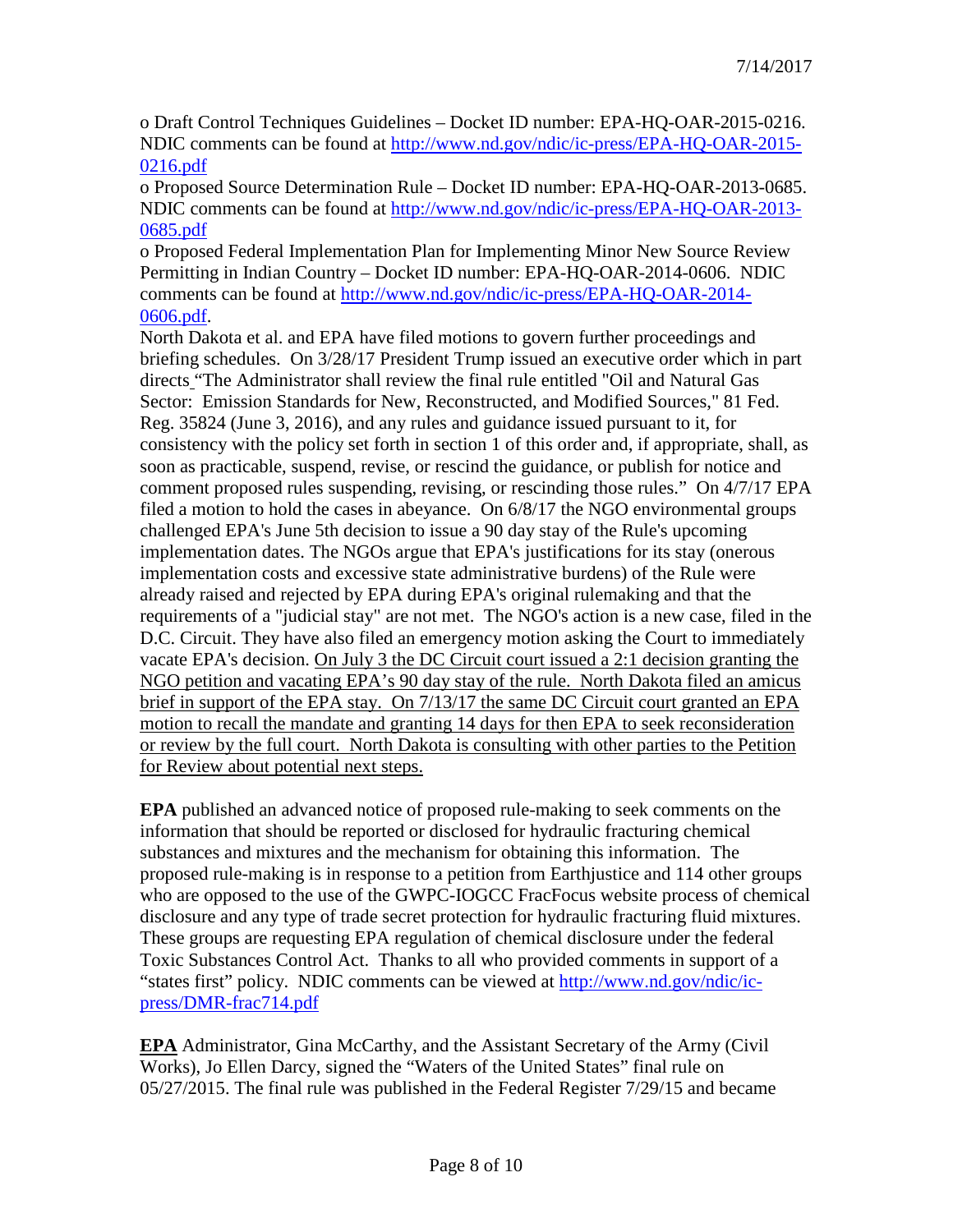effective in 37 states on 8/28/15. North Dakota, Alaska, Arizona, Arkansas, Colorado, Idaho, Missouri, Montana, Nebraska, New Mexico, Nevada, South Dakota, and Wyoming filed a lawsuit in U.S. District Court, claiming the final rule would harm states as regulators of the waters and lands. On 8/27/15 Federal District Judge Erickson granted a preliminary injunction preventing enforcement of the rule in the 13 states. The North Dakota case will now be subject to appeal, but no schedule has been set at this time. NDIC comments can be viewed at [http://www.nd.gov/ndic/ic-press/WOTUS](http://www.nd.gov/ndic/ic-press/WOTUS-comments.pdf)[comments.pdf](http://www.nd.gov/ndic/ic-press/WOTUS-comments.pdf)

Texas, Mississippi and Louisiana filed a joint complaint in the U.S. District Court for the Southern District of Texas, charging that the rule is unconstitutional. Ohio and Michigan filed a complaint in the U.S. District Court for the Southern District of Ohio, alleging that the expansion of jurisdiction includes dry land. Georgia and eight other states (Alabama, Florida, Kansas, Kentucky, South Carolina, Utah, West Virginia and Wisconsin) filed suit in the U.S. District Court for the Southern District of Georgia, asking the court to vacate the rule and block its enforcement by injunction. On 10/9/15 the United States Court Of Appeals for the Sixth Circuit granted a nationwide stay of the WOTUS rule pending jurisdiction determinations. On 2/28/17 President Trump signed an executive order directing the EPA to take action, paving the way for the elimination of the rule. North Dakota plans to continue active participation in the litigation of this rule until the EPA takes final action eliminating the rule. On 6/27/17 The EPA and USACOE filed an official proposal to withdraw the rule and begin a replacement rulemaking process.

**PHMSA** Advance notice of proposed rulemaking (ANPRM)was announced 1/10/17. SUMMARY: PHMSA is considering revising the Hazardous Materials Regulations (HMR) to establish vapor pressure limits for unrefined petroleum-based products and potentially all Class 3 flammable liquid hazardous materials that would apply during the transportation of the products or materials by any mode. PHMSA is currently assessing the merits of a petition for rulemaking submitted by the Attorney General of the State of New York regarding vapor pressure standards for the transportation of crude oil. The petition requests that PHMSA implement a Reid Vapor Pressure (RVP) limit less than 9.0 pounds per square inch (psi) for crude oil transported by rail. This rule making could substantially interfere with NDIC oil conditioning regulations. You can read about the NDIC regulations at [https://www.dmr.nd.gov/oilgas/2014Permitting\(2\).asp.](https://www.dmr.nd.gov/oilgas/2014Permitting(2).asp) NDIC will be preparing comments. You June submit comments identified by the docket number PHMSA-2016-0077 (HM-251D) and the relevant petition number by any of the following methods:

• Federal eRulemaking Portal: [http://www.regulations.gov](http://www.regulations.gov/) Follow the instructions for submitting comments.

• Fax: 1-202-493-2251.

• Mail: Docket Management System; US Department of Transportation, West Building, Ground Floor, Room W12–140, Routing Symbol M–30, 1200 New Jersey Avenue, SE., Washington, DC 20590.

• Hand Delivery: To the Docket Management System; Room W12–140 on the ground floor of the West Building, 1200 New Jersey Avenue, SE., Washington, DC 20590, between 9 a.m. and 5 p.m., Monday through Friday, except Federal holidays. NDIC submitted comments on 3/20/17 and the comment period closed on 5/19/17.